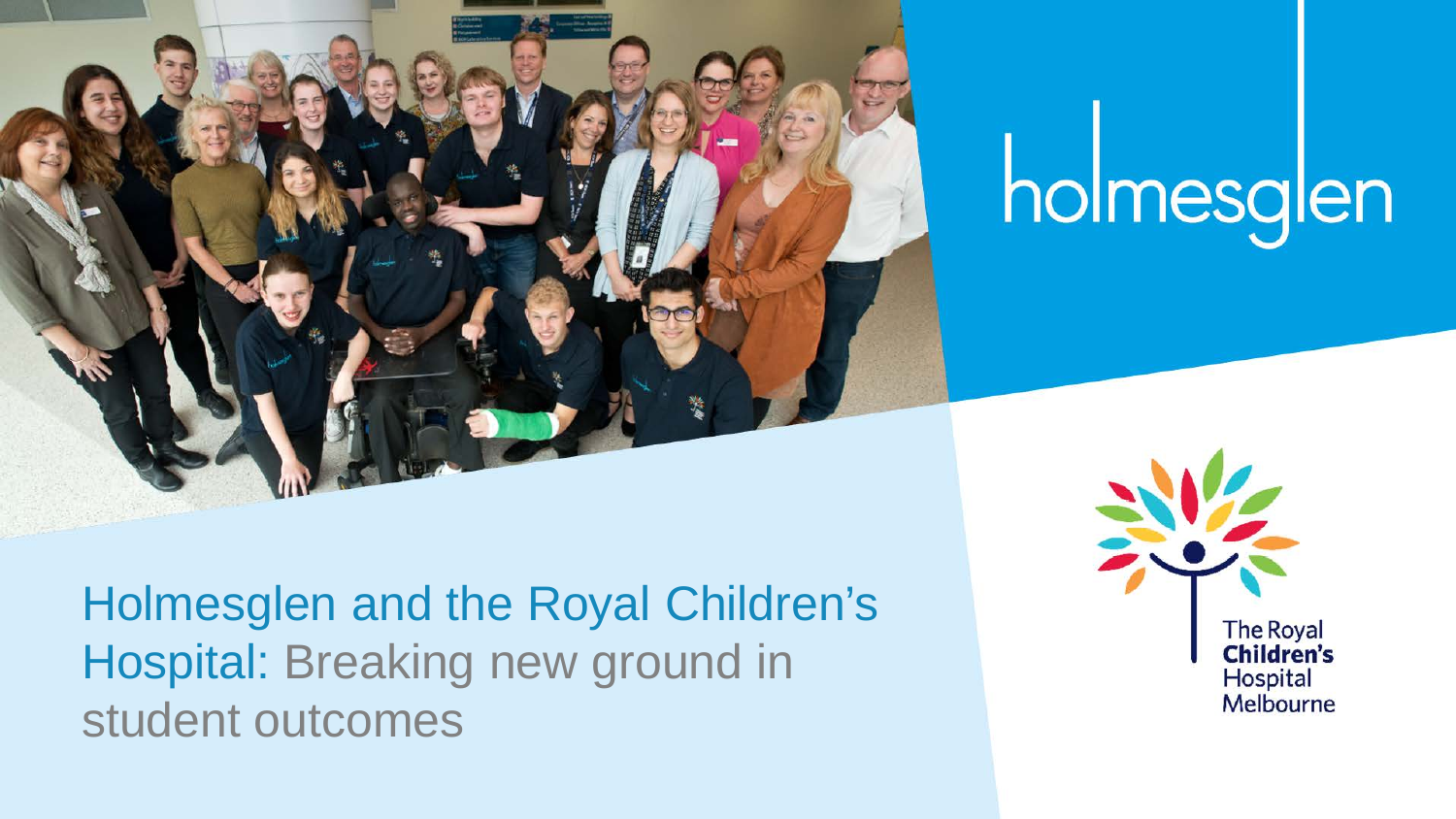



## Integrated Practical Placement Program

### **Background**

- 120 young people with disability
- Aim: To transition into employment or further study
- ISS Fellowship Supported internships in the UK

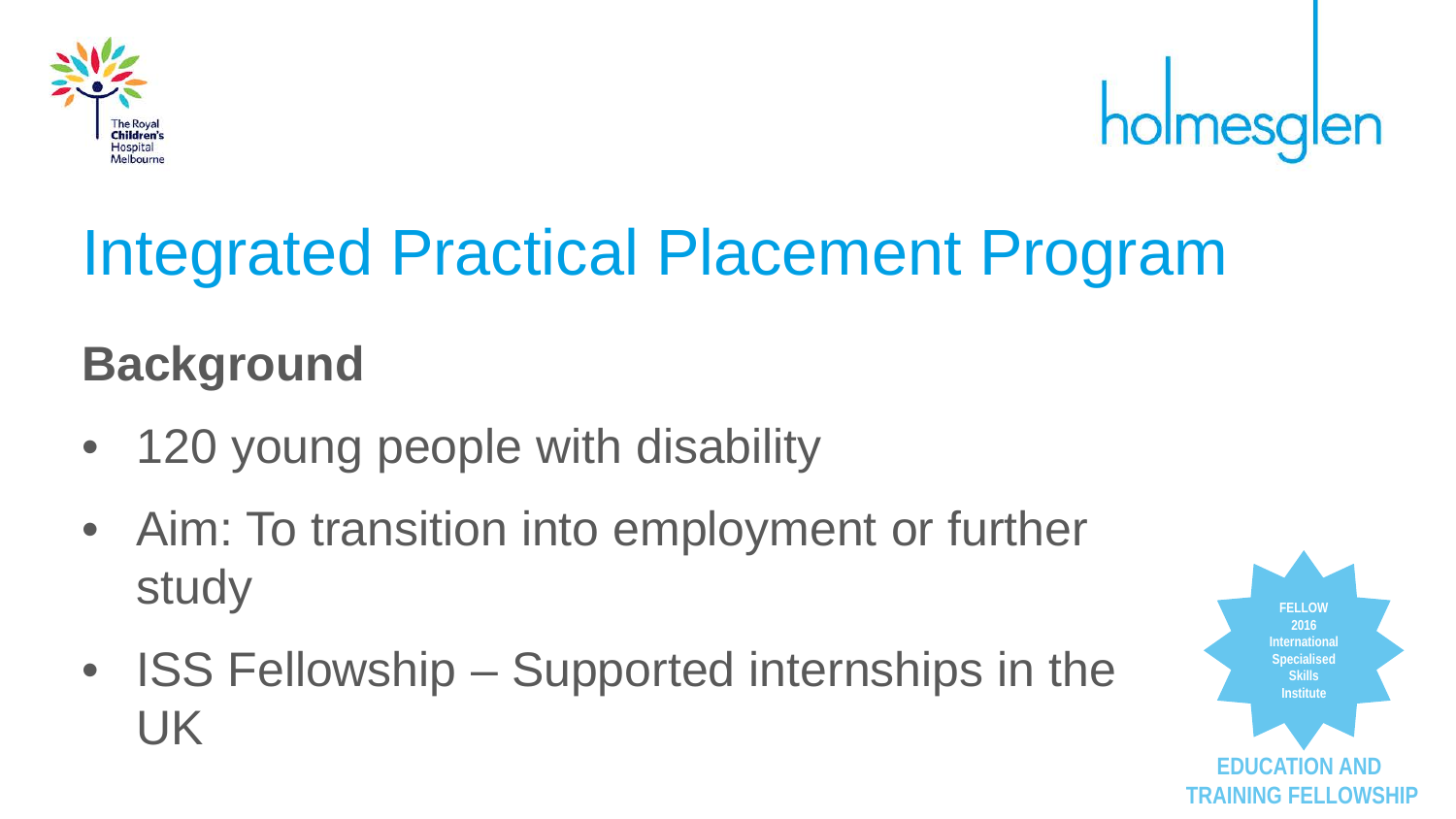### **SUPPORTED INTERNSHIP MODEL**

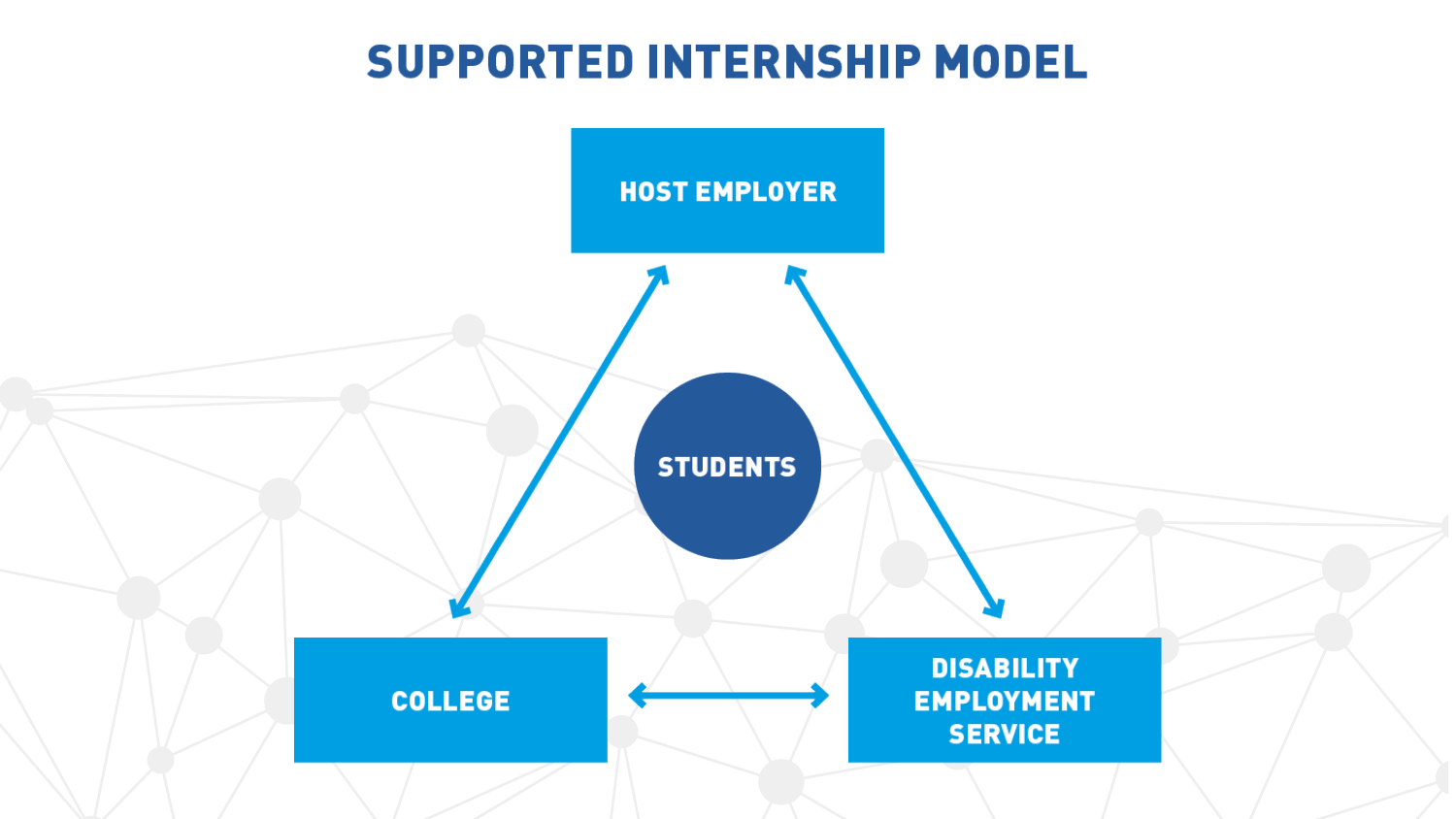



### Holmesglen and the Royal Children's Hospital

- 2017 established partnership
- 2018 pilot program introduced
- First of its kind in Australia
- 10 full time students
- **Blend of work and study**
- 3 x 9 week job rotations

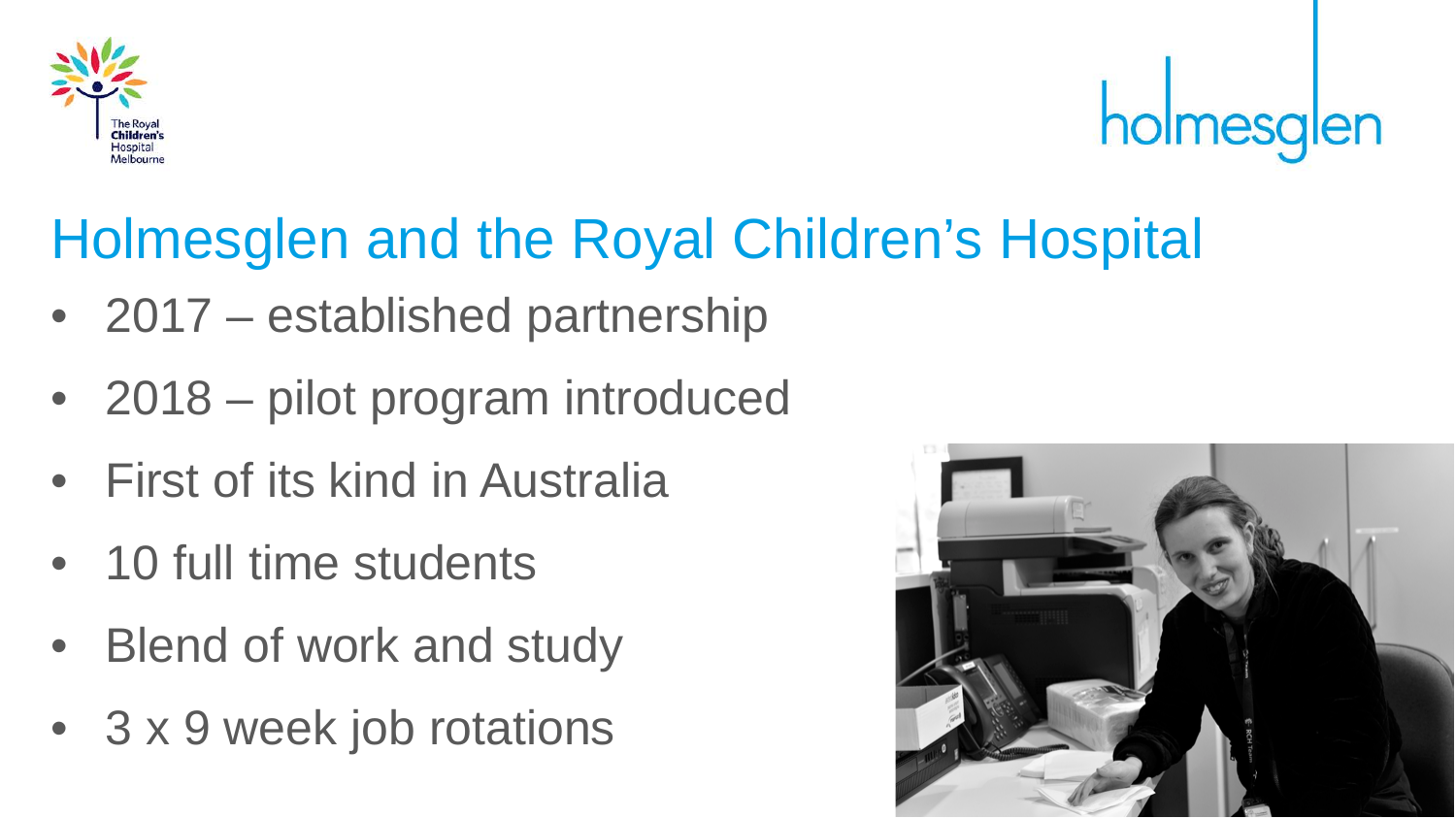



## The Departments

Human Resources

### Allied Health

The Foundation

The Family Hub & Volunteers

Early Learning Centre

Mail Room

The Spotless Group

The Larwill Hotel



### Medical Records

CSSD – Central Sterilising Supply Department

Food Services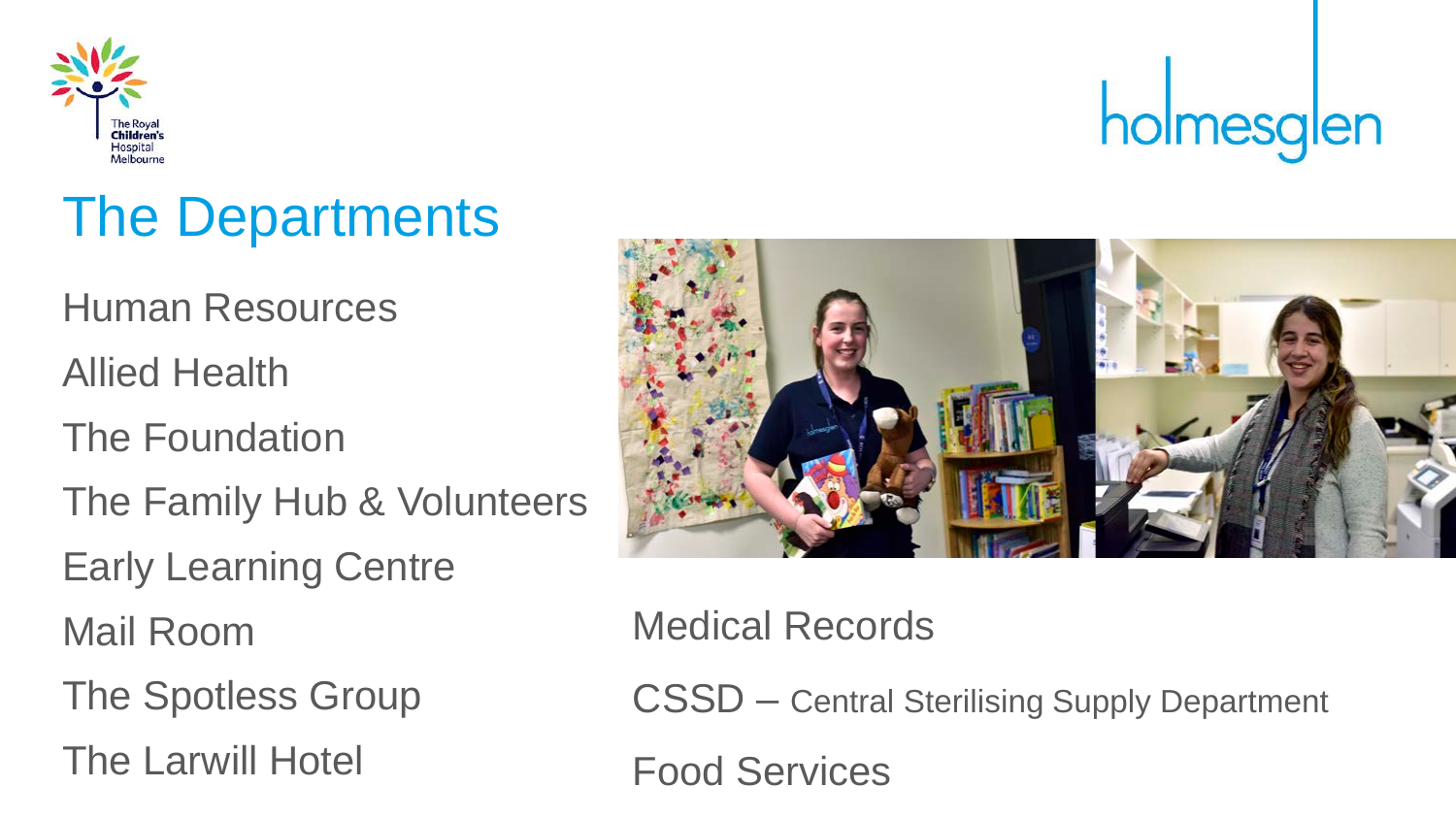

## Sharing our experience Importance of the research…



**Level 1 Reaction:** measures how students react to the program (e.g., motivation, satisfaction, impact)

*Level 2 Learning:* analyses employability skills, work practices, being prepared for work, knowledge gains

**Level 3 Behaviour:** examines whether learners are utilising what they learned at work

**Level 4 Results:** determines if the program has had a positive impact on students (employment rates), Holmesglen, RCH (staff impact) and parents

#### **What are the enablers, drivers & barriers? What are the keys for success?**

**What needs to be improved?**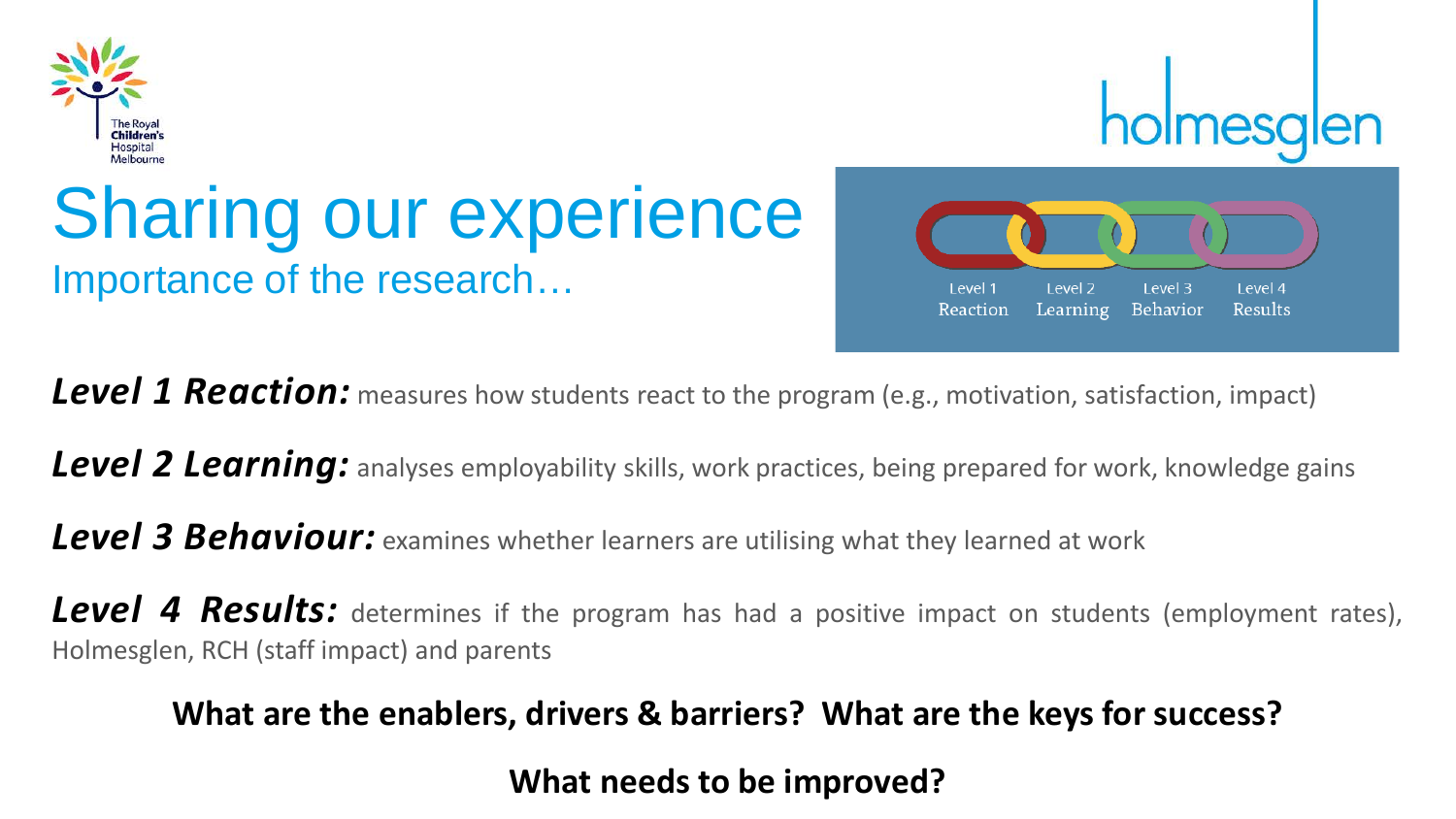



## Research Evaluation Study Interim Results

### Employment Outcomes

- 80% employed
- Further study or traineeships
- Disability Employment Service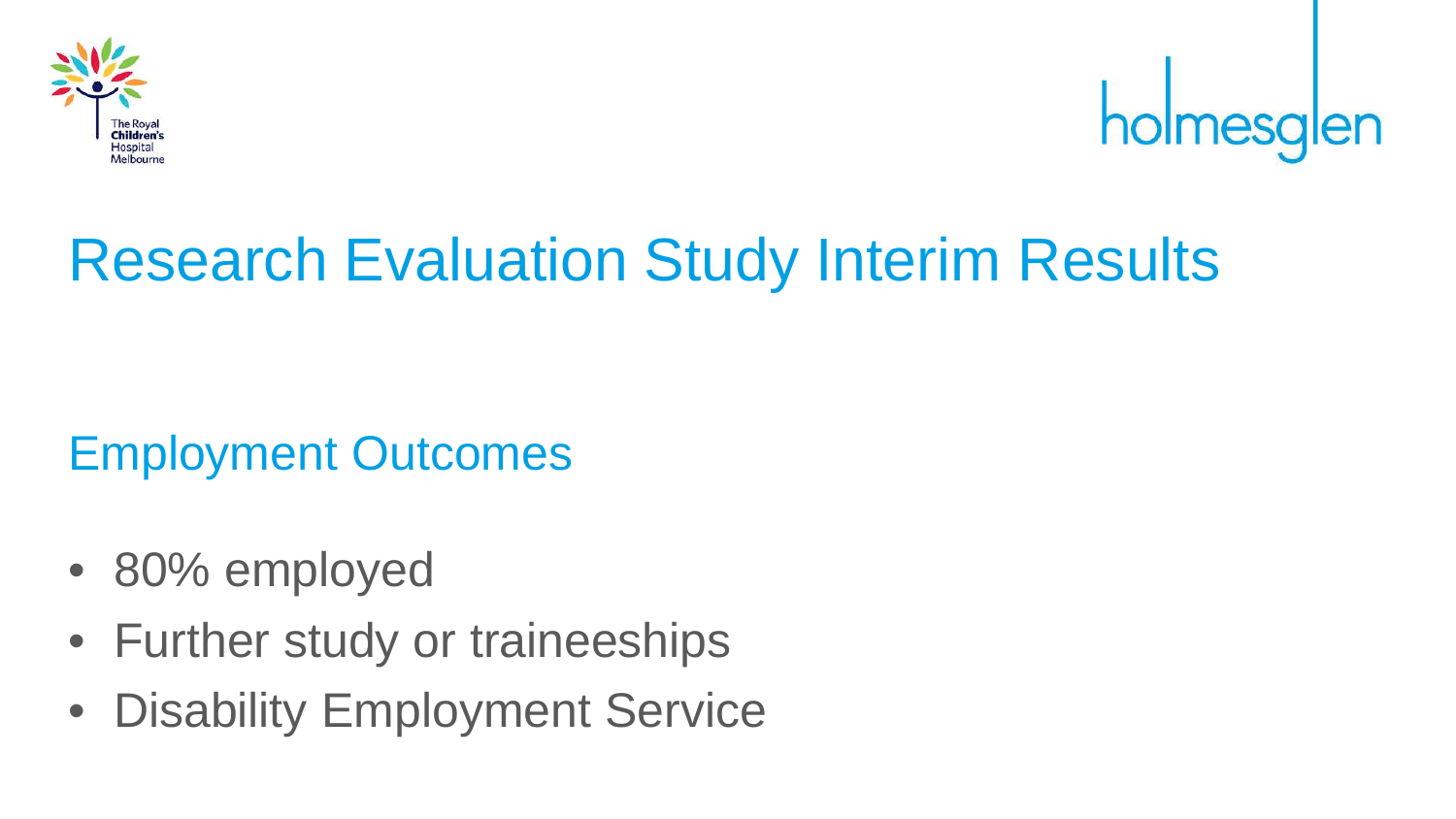## Significant changes

### compared to control group

| <b>Attribute</b>            | Significance (p) | Questionnaire  |
|-----------------------------|------------------|----------------|
| <b>Staff support</b>        | < 0.01           | <b>Student</b> |
| <b>Work skills</b>          | < 0.01           | <b>Student</b> |
| <b>Motivation</b>           | < 0.05           | <b>Student</b> |
| <b>Work readiness</b>       | < 0.05           | Supervisor     |
| <b>Employability skills</b> | ${<}0.05$        | Supervisor     |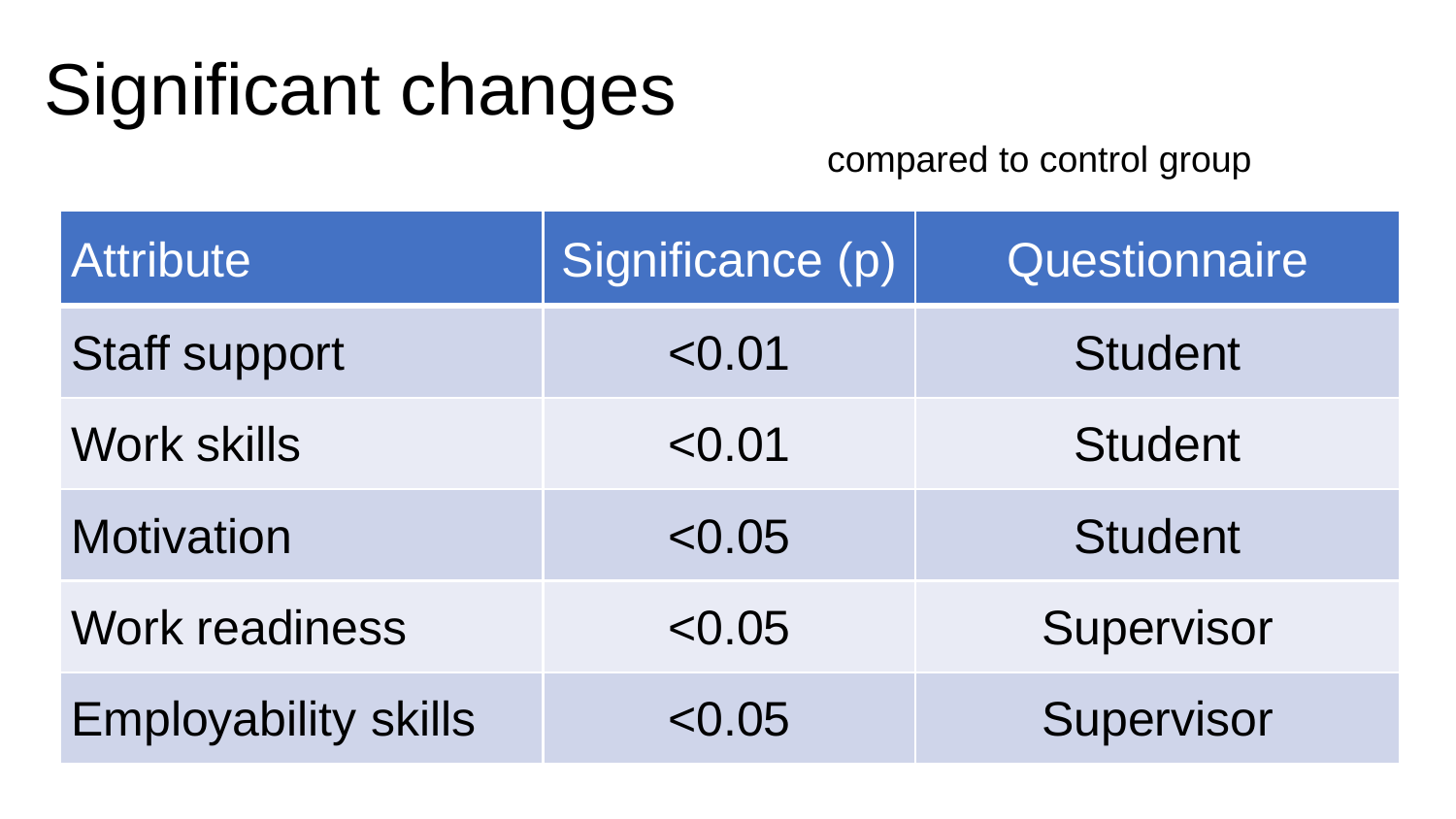



### Student views

- Confidence, initiative, maturity, trust, reliability, independence and motivation
- Communication, self-organisational and work skills
- Challenged them in a positive manner
- Sense of purpose
- Positive interactions with staff
- Debriefing with their teacher and support person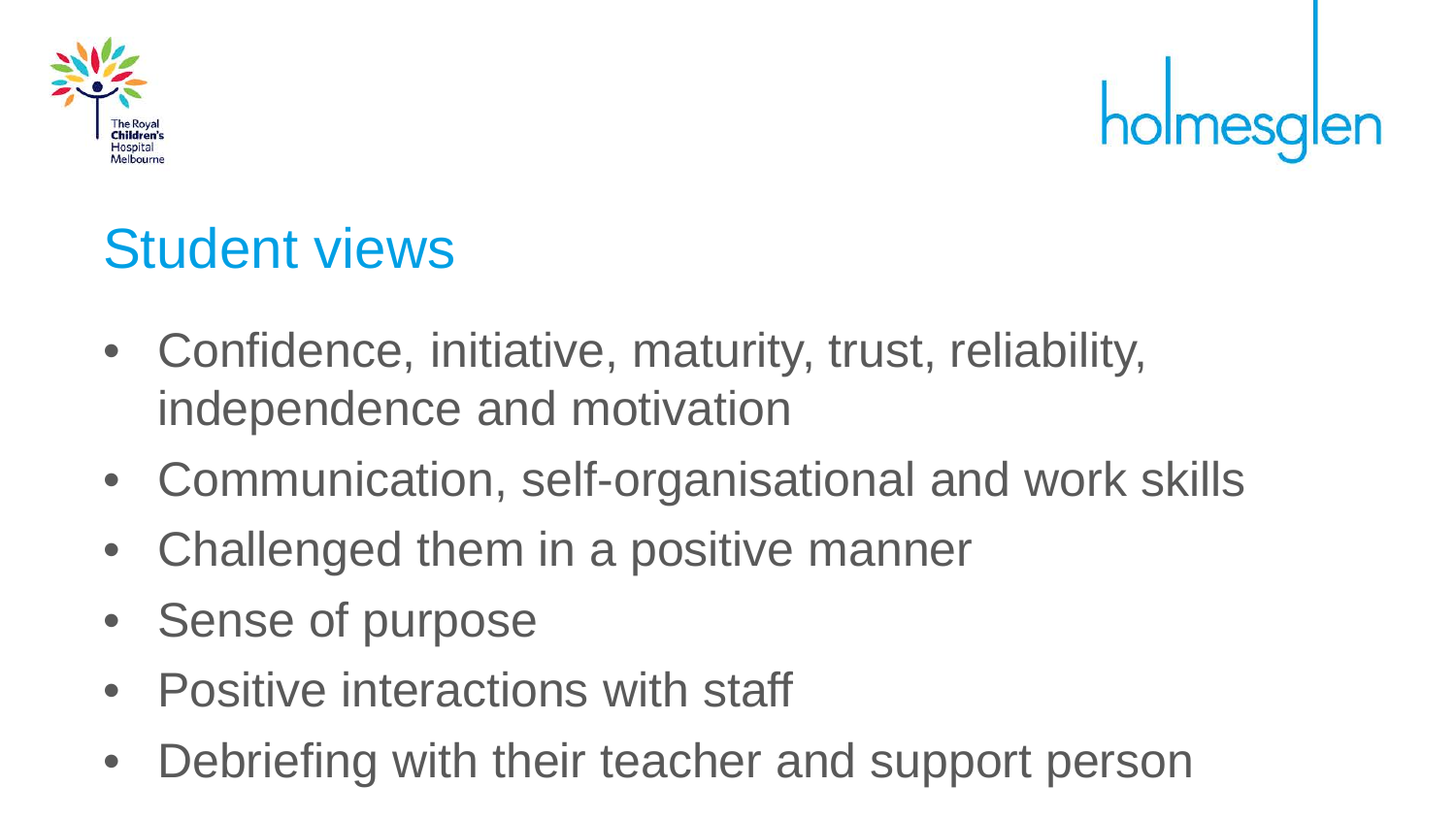



### Views of parents

- Real world
- Confidence, independence, accountability and resilience
- Teamwork and communication skills
- Life skills
- Transition from school into adulthood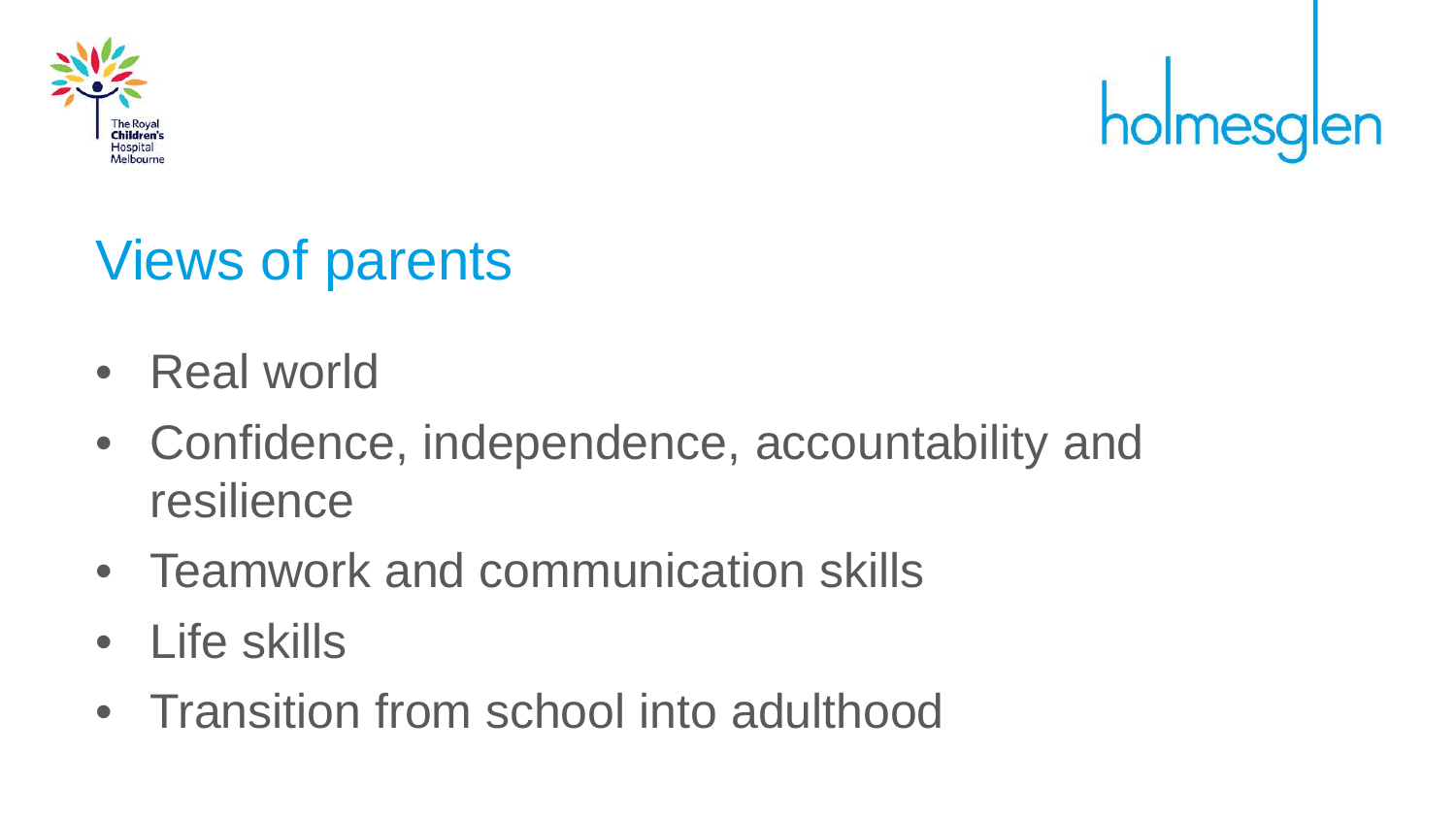



### Views of the Course Coordinator

- Level of student engagement
- Knowledge, self confidence and initiative.
- Organisational impact
- Deeper insight into disability at RCH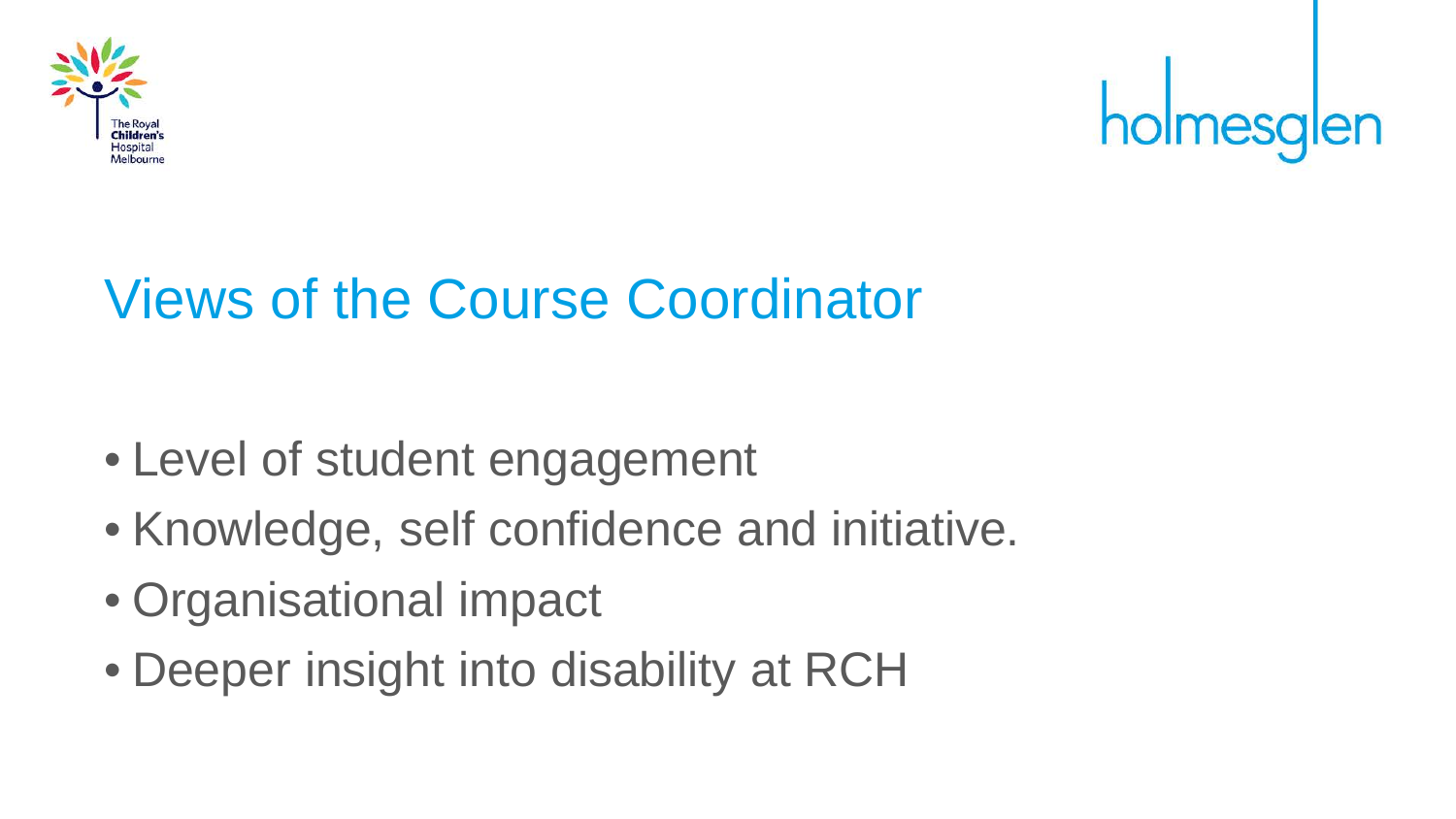



## Sharing our findings…

- World Congress of the World Federation of Colleges and Polytechnics (WFCP-Melbourne, October 2018)
- RCH Grand Rounds (Melbourne, February 2019)
- Student progress and employment outcomes will be measured in June 2019
- Final report will be published in October and submitted to a relevant peer reviewed international journal
- World Congress (Spain, 2020)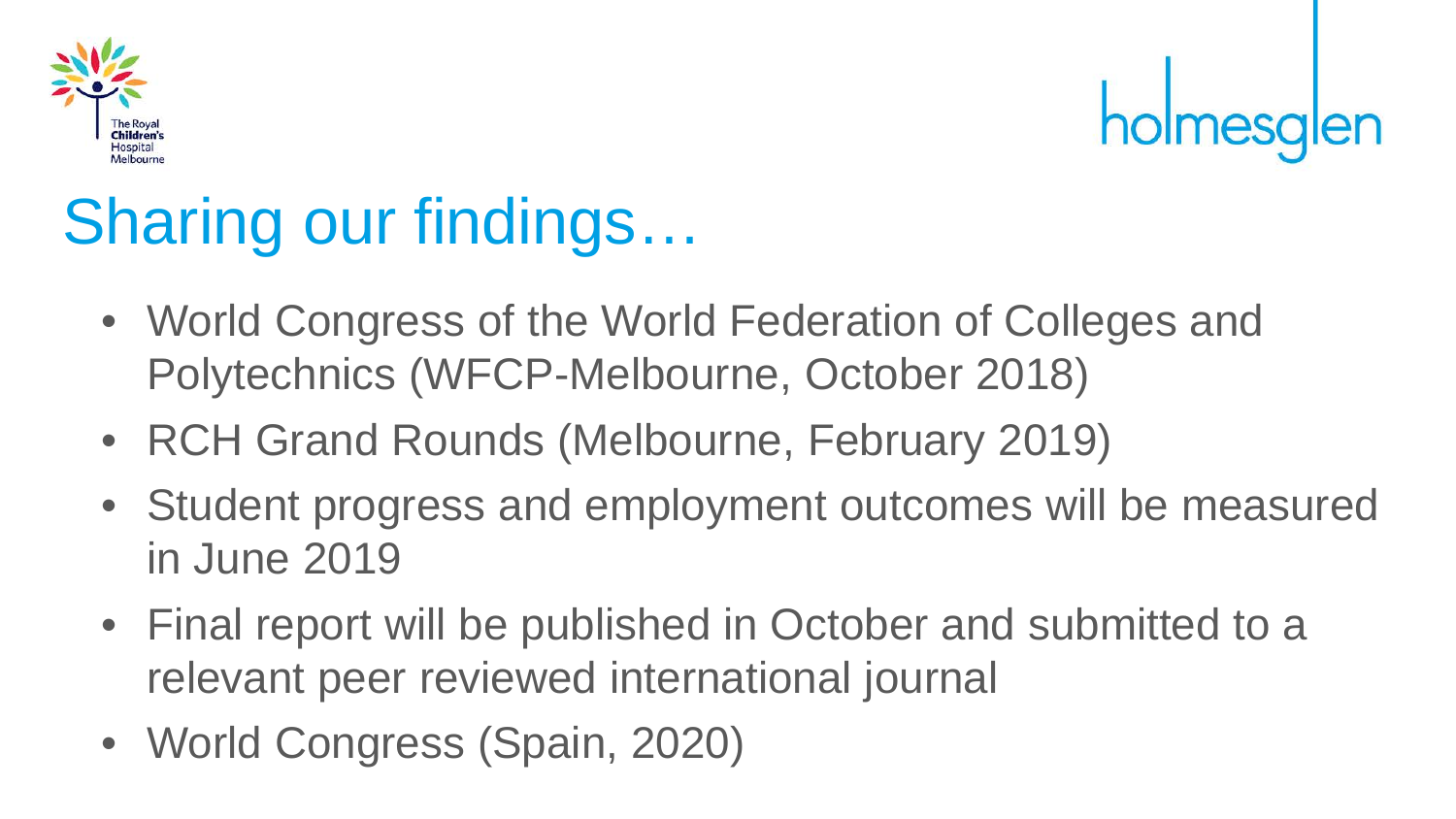

## The future…

- Best practice model
- Sustainability
- Future partnerships
- Support others



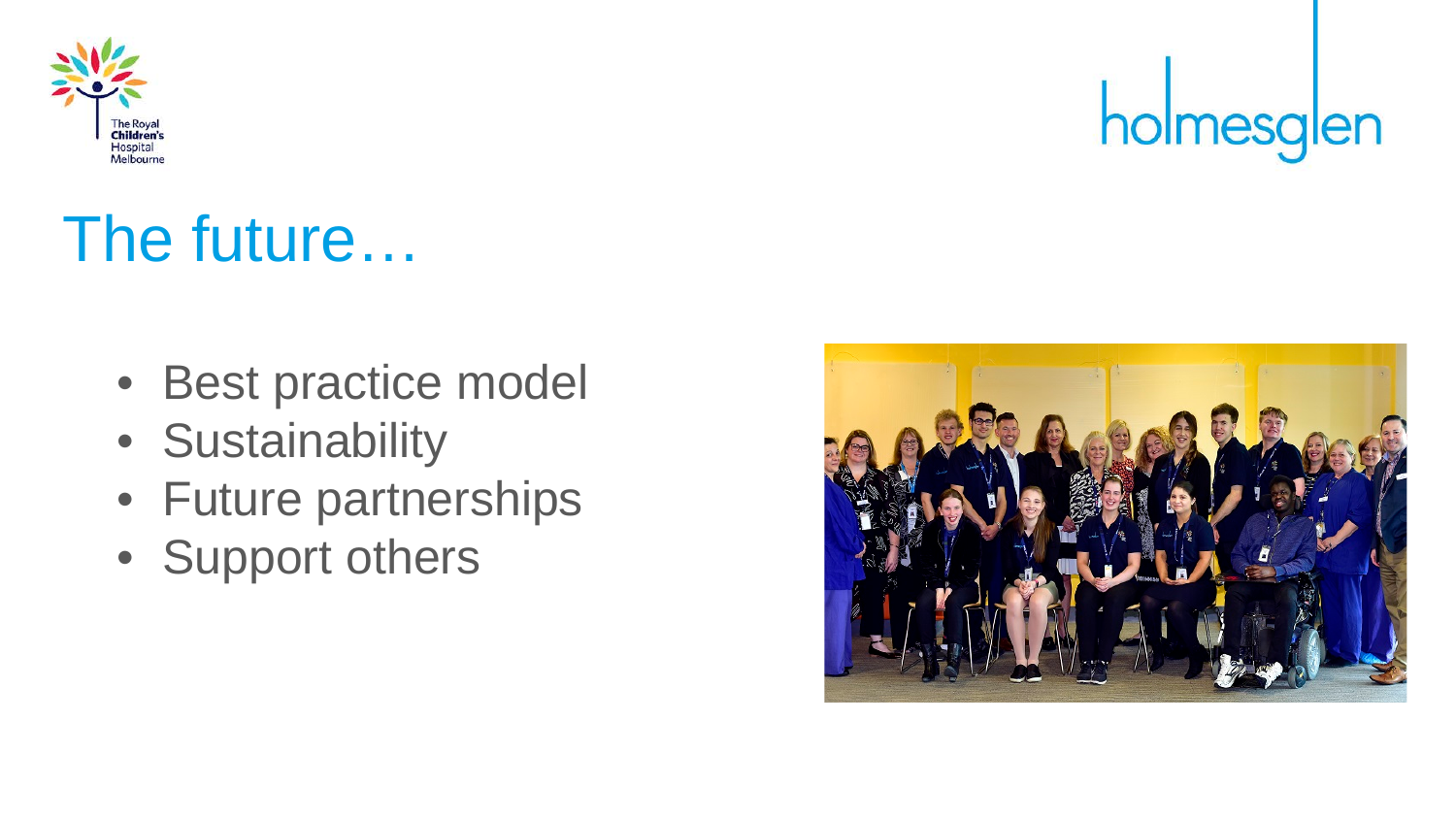



www.facebook.com/7NewsMelbourne/vid eos/a-groundbreaking-program-at-the[royal-childrens-hospital-is-giving-students](https://www.facebook.com/7NewsMelbourne/videos/a-groundbreaking-program-at-the-royal-childrens-hospital-is-giving-students-with/1938630762889823/)with/1938630762889823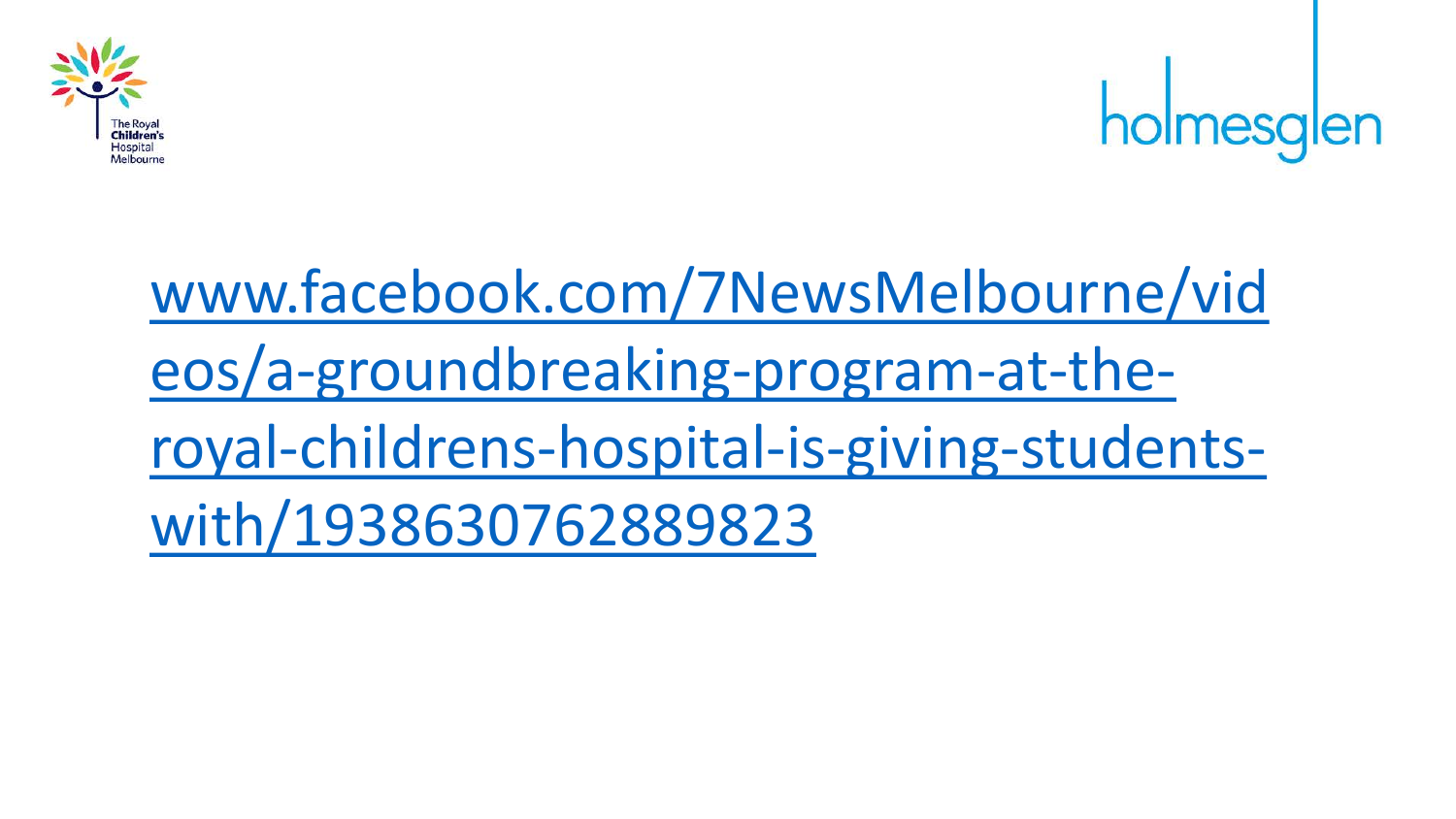



### Student quotes…

"I realised I am more capable of doing more than I thought before."

"It gave me a sense of purpose – a good reason to get up in the morning. I enjoyed everything I did at the hospital – magic."

"In the beginning, a lot of self-doubt and not good enough for the program, but we have come a long way, good to have an opportunity to learn new skills, work with different people."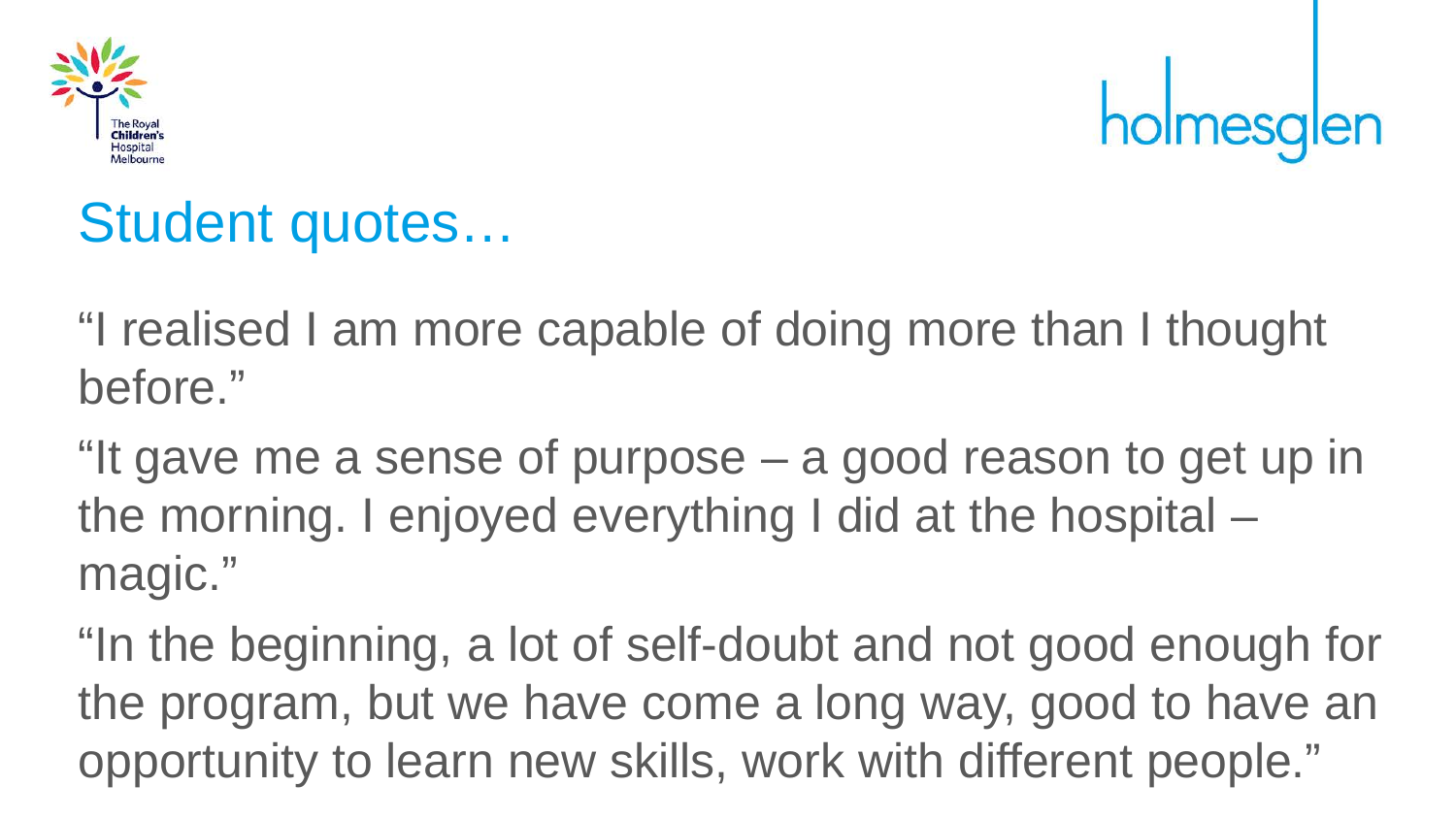



### Student quotes (cont'd)

"Staying was the best thing I have ever done, more confidence."

- [I have] "grown and changed as a person".
- "I got up a lot earlier, as so eager, couldn't stay away."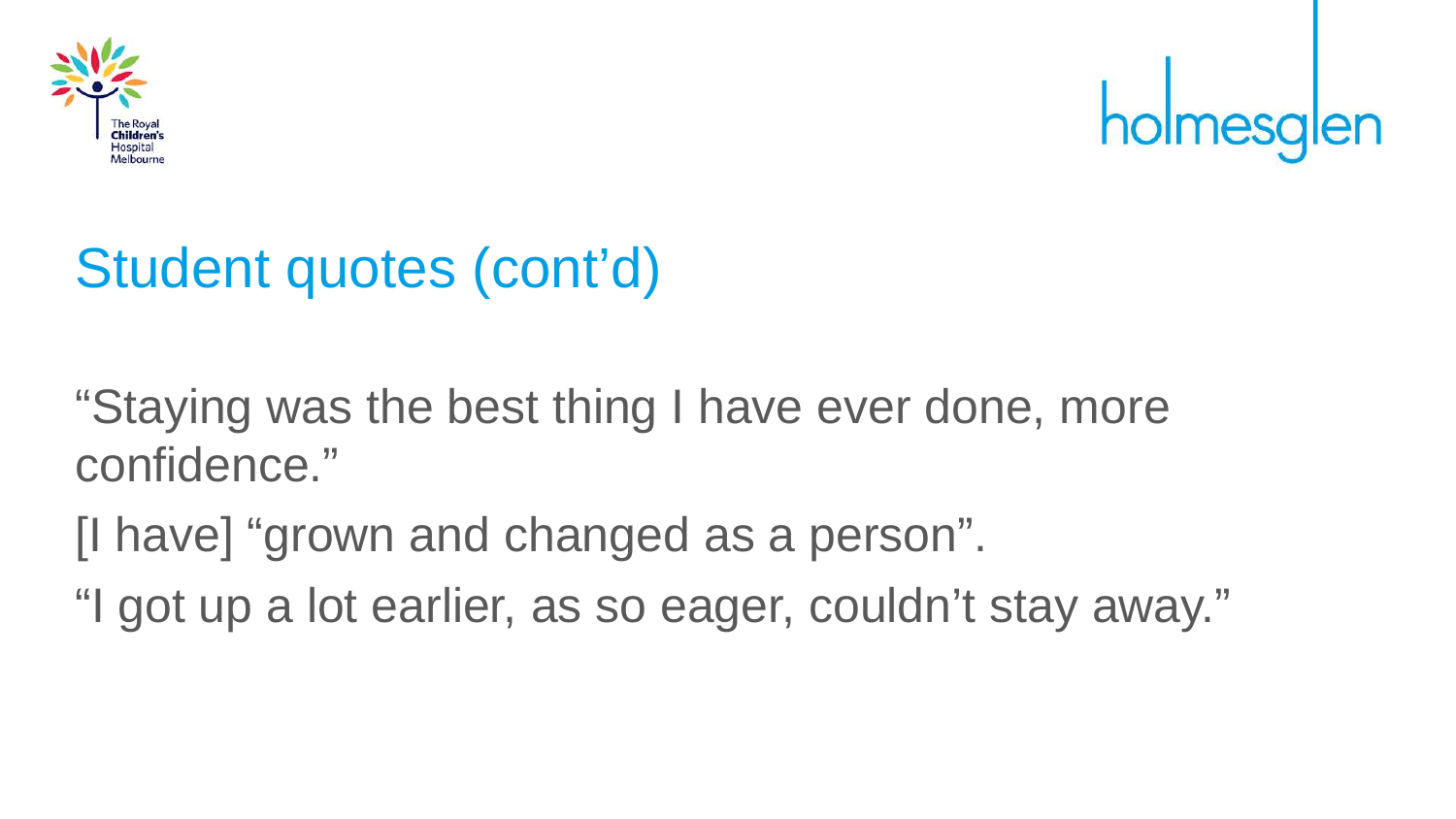



### Parent quotes…

"He can see his future now by applying for a permanent job."

"Kids are now ready for work, more 'savvy' to go into the real world than the other kids."

"Catching public transport and getting to the job and being independent without us nagging her…"

"Took on extra responsibility throughout the year… this program has promoted that."